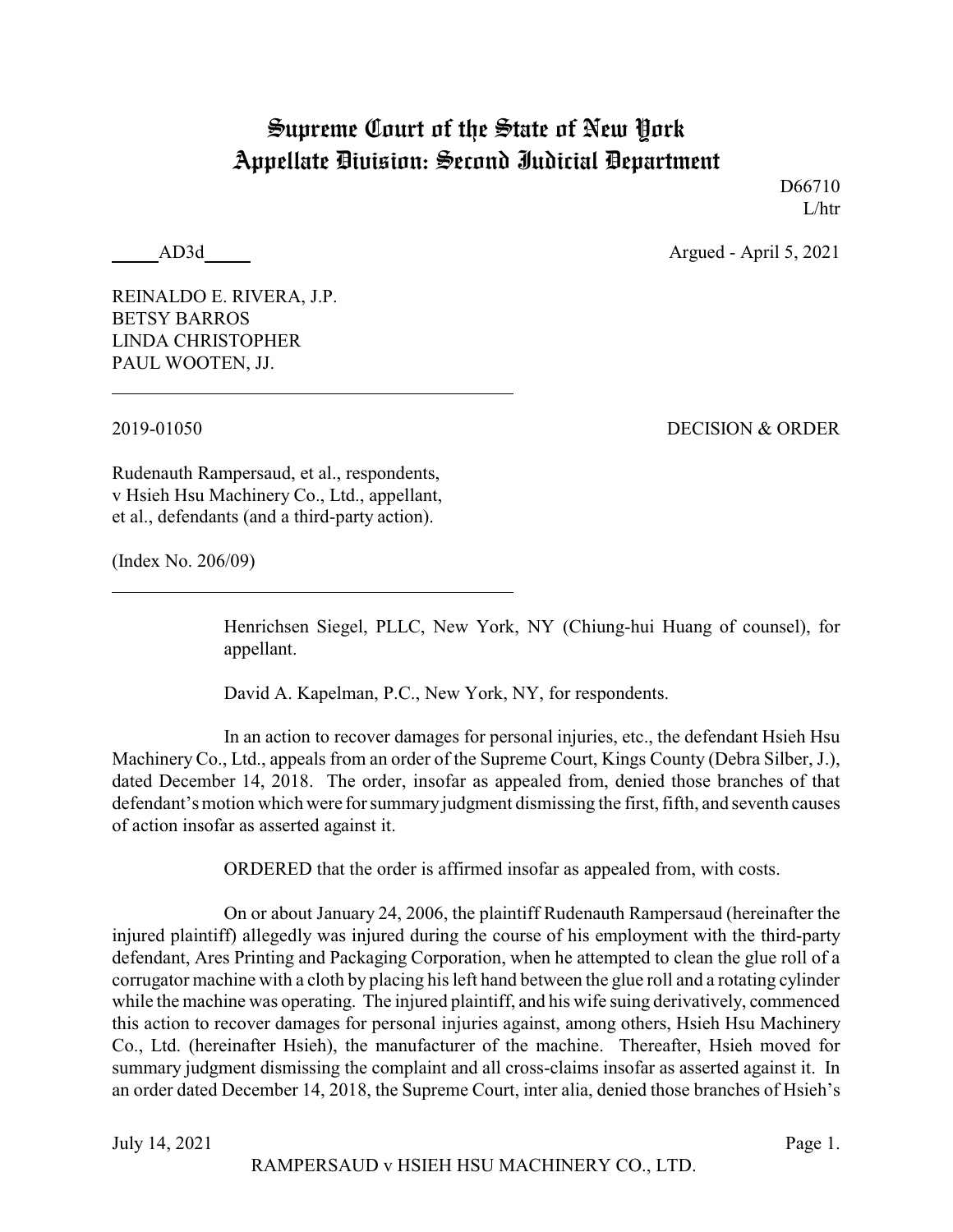motion which were for summary judgment dismissing the first, fifth, and seventh causes of action, alleging, respectively, negligence, strict products liability, and loss of consortium, insofar as asserted against it. Hsieh appeals.

"Manufacturers may be held strictly liable for injuries caused by their products 'because of a mistake in the manufacturing process, because of defective design or because of inadequate warnings regarding use of the product'" (*Singh v Gemini Auto Lifts, Inc.*, 137 AD3d 1002, 1002, quoting *Sprung v MTR Ravensburg*, 99 NY2d 468, 472). Here, Hsieh failed to eliminate triable issues of fact as to whether the corrugator machine was defectively designed and, if so, whether such defect was a substantial factor in causing the accident (*see Voss v Black & Decker Mfg.*) *Co.*, 59 NY2d 102, 107; *Mangano v Town of Babylon*, 111 AD3d 801, 802; *Pierre-Louis v DeLonghi Am., Inc.*, 66 AD3d 859, 862; *see also Adams v Genie Indus., Inc.*, 14 NY3d 535, 543; *Shamir v Extrema Mach. Co., Inc.*, 125 AD3d 636, 637; *Fahey v A.O. Smith Corp.*, 77 AD3d 612, 615). In support of its motion, Hsieh submitted, inter alia, both an affidavit from its expert and an affidavit from the plaintiffs' expert. The plaintiffs' expert opined that the machine was defectively designed due to, among other things, "unguarded point of operation hazards," "unguarded in-running nip points," and the absence of an emergency stop device in the vicinity of the machine, and that the accident would have been prevented if the machine had been properly designed. On the other hand, Hsieh's expert averred that the machine was designed to ensure that the rolls would not come together on their own, that controls for the machine could not be in two separate locations, and that there was no indication a guarding system for the machine was available at the time the machine was designed. In light of these conflicting expert opinions, Hsieh failed to eliminate triable issues of fact as to whether the machine was defectively designed (*see Mangano v Town of Babylon*, 111 AD3d at 802).

Furthermore, Hsieh failed to establish, prima facie, that its alleged failure to provide an adequate warning was not a substantial cause of the accident. "To recover on a strict products liability cause of action based on inadequate warnings, a plaintiff must prove causation, i.e., that if adequate warnings had been provided, the product would not have been misused" (*Reece v J.D. Posillico, Inc.*, 164 AD3d 1285, 1288). "'[A] manufacturer has a duty to warn against latent dangers resulting from foreseeable uses of its product[s] of which it knew or should have known'" (*Singh v Gemini Auto Lifts, Inc.*, 137 AD3d at 1002-1003, quoting *Liriano v Hobart Corp.*, 92 NY2d 232, 237). "A manufacturer also has a duty to warn of the danger of unintended uses of a product provided these uses are reasonably foreseeable" (*Reece v J.D. Posillico, Inc.*, 164 AD3d at 1287- 1288). However, "'there is no liability for failure to warn where [the] risks and dangers are so obvious that they can ordinarily be appreciated by any consumer to the same extent that a formal warning would provide . . . or where they can be recognized simply as a matter of common sense'" (*Moseley v Philip Howard Apts. Tenants Corp.*, 134 AD3d 785, 786, quoting*Carbone v Alagna*, 239 AD2d 454, 456). Stated otherwise, "'the failure to warn must have been a substantial cause of the events which produced the injury'" (*Reece v J.D. Posillico, Inc.*, 164 AD3d at 1288, quoting *Billsborrow v Dow Chem.*, 177 AD2d 7, 16). "'Generally, it is for the trier of fact to determine the issue of proximate cause'" (*Reece v J.D. Posillico, Inc.*, 164 AD3d at 1288, quoting *Kalland v Hungry Harbor Assoc., LLC*, 84 AD3d 889, 889).

Here, Hsieh's expert opined that the "normal separation" between the parts of the

July 14, 2021 Page 2.

RAMPERSAUD v HSIEH HSU MACHINERY CO., LTD.